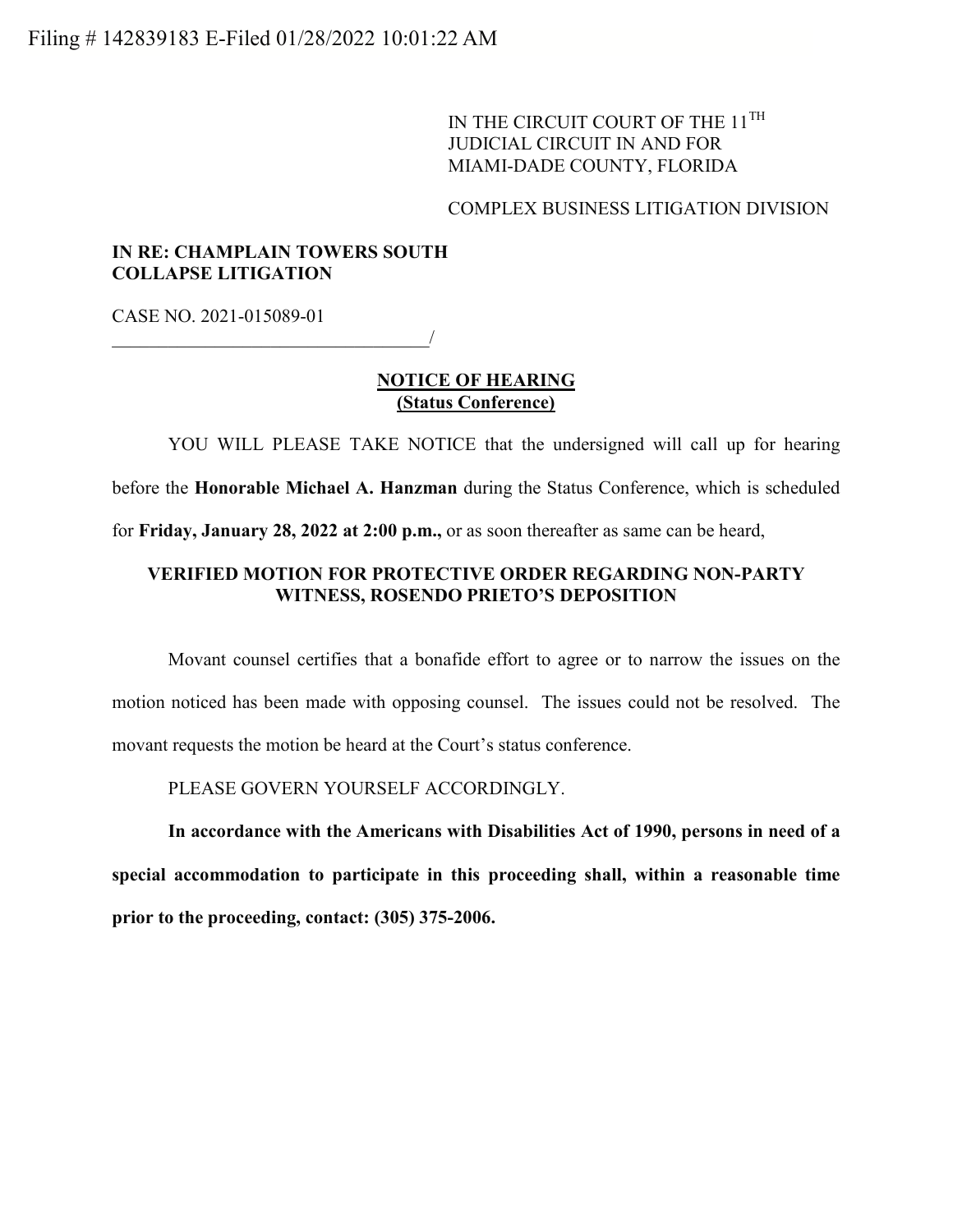WE HEREBY CERTIFY we Electronically filed a true and correct copy of the foregoing with the Clerk of the Court, who will electronically serve to all counsel on the attached service list this 28th day of January, 2022.

#### MARRERO & WYDLER

*Attorneys for Rosendo Prieto* 2600 Douglas Road, PH-4 Coral Gables, FL 33134 (305) 446-5528  $(305)$  446-0995

BY *S* Oscar E. Marrero OSCAR E. MARRERO F.B.N.: 372714 [oem@marrerolegal.com](mailto:oem@marrerolegal.com)  LOURDES E. WYDLER F.B.N.: 719811 [lew@marrerolegal.com](mailto:lew@marrerolegal.com)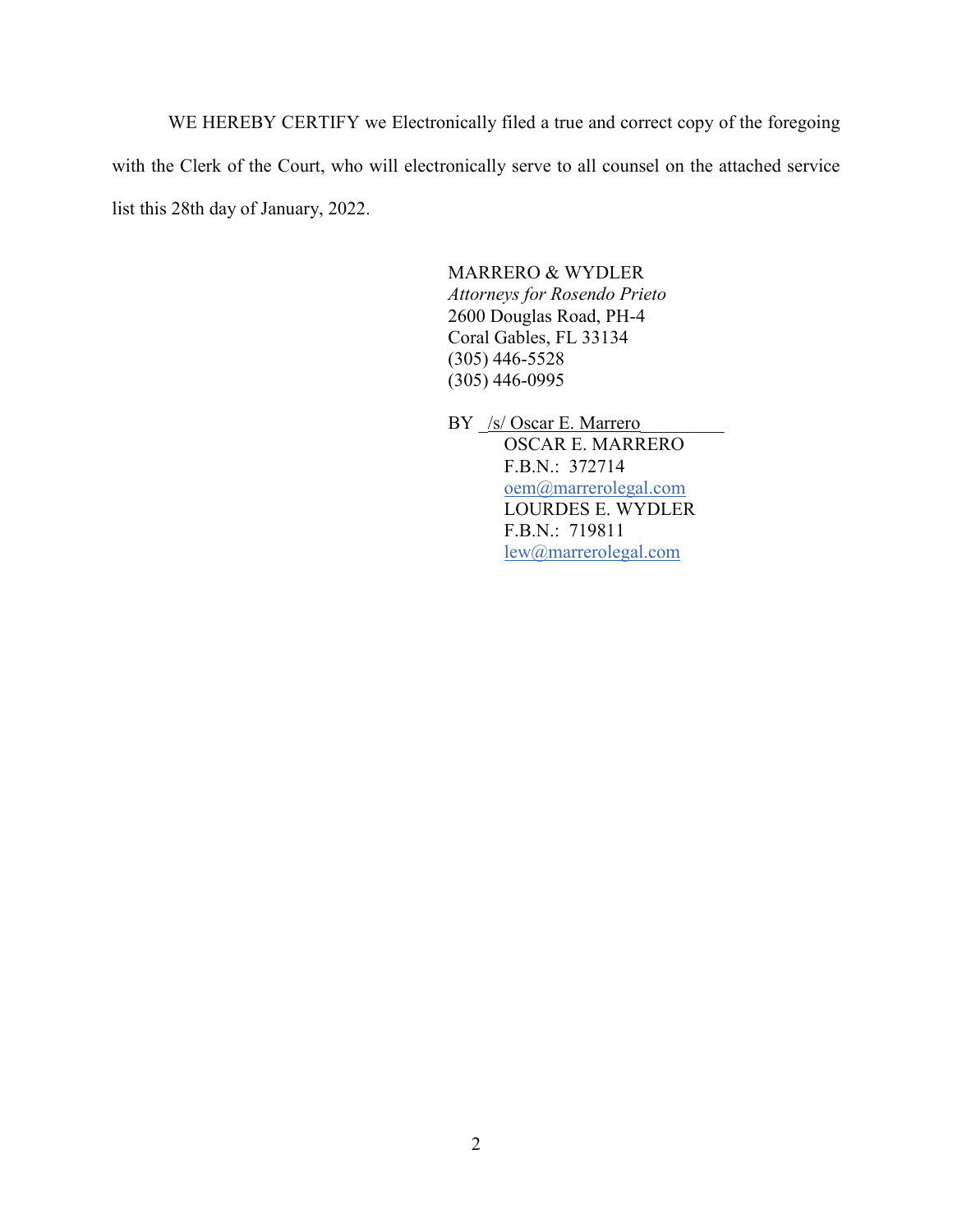#### Counsel for Plaintiff:

Harley S. Tropin (FBN 241253) Javier A. Lopez (FBN 16727) Jorge L. Piedra (FBN 88315) Tal J. Lifshitz (FBN 99519) Eric S. Kay (FBN 1011803) KOZYAK TROPIN & THROCKMORTON LLP 2525 Ponce de Leon Blvd.,  $9<sup>th</sup>$  Floor Coral Gables, FL 33134 (305) 372-1800 [hst@kttlaw.com](mailto:hst@kttlaw.com) *Plaintiffs' Co-Chair Lead Counsel*

Aaron S. Podhurst (FBN 63606) Ricardo M. Martinez-Cid (FBN 383988) Lea P. Bucciero (FBN 84763) PODHURST ORSECK, P.A. 1 S.E. 3rd Avenue, Suite 2300 Miami, FL 33131 (305) 358-2800 [rmcid@podhurst.com](mailto:rmcid@podhurst.com)

*Plaintiffs' Personal Injury and Wrongful Death Track Lead Counsel* Javier A. Lopez (FBN 16727) KOZYAK TROPIN & THROCKMORTON LLP 2525 Ponce de Leon Blvd,  $9<sup>th</sup>$  Floor Coral Gables, FL 33134 (305) 372-1800 *[jal@kttlaw.com](mailto:jal@kttlaw.com) Plaintiffs' Economic Loss and Property Damage Track Co-Lead Counsel*

Curtis B. Miner (FBN 885681) COLSON HICKS EIDSON, P.A. 255 Alhambra Circle, Penthouse Coral Gables, FL 33134 (305) 476-7400 [curt@colson.com](mailto:curt@colson.com) *Plaintiffs' Wrongful Death Charitable Liaison Counsel* John Scarola (FBN 169440) SEARCY DENNEY SCAROLA BARNHART & SHIPLEY, P.A. 2139 Palm Beach lakes Blvd. West Palm Beach FL 33409 (561) 686-6300

Rachel W. Furst (FBN 45155) GROSSMAN ROTH YAFFA COHEN, P.A. 2525 Ponce de Leon Blvd., Suite 1150 Coral Gables, FL 33134 (305) 442-8666 *[rwf@grossmanroth.com](mailto:rwf@grossmanroth.com) Plaintiffs' Co-Chair Lead Counsel*

Adam M. Moskowitz (FBN 984280) Howard M. Bushman (FBN 364403) Joseph M. Kaye (FBN 117520) THE MOSKOWITZ LAW FIRM, PLLC 2 Alhambra Plaza, Suite 601 Coral Gables, FL 33134 (305) 740-1423 [adam@moskowitz-law.com](mailto:adam@moskowitz-law.com) *Plaintiffs' Economic Loss and Property Damage Track Co-Lead Counsel* Stuart Z. Grossman (FBN 156113) GROSSMAN ROTH YAFFA COHEN, P.A. 2525 Ponce de Leon Blvd., Suite 1150 Coral Gables, FL 33134 (305) 442-8666 [szg@grossmanroth.com](mailto:szg@grossmanroth.com)

*Plaintiffs' Wrongful Death Damage Claim Liaison Counsel* Robert J. Mongeluzzi (*pro hac vice*) Jeffrey P. Goodman (*pro hac vice*) SALTZ MONGELUZZI & BENDESKY One Liberty Place,  $52<sup>nd</sup>$  Floor 1650 Market Street Philadelphia, PA 19103